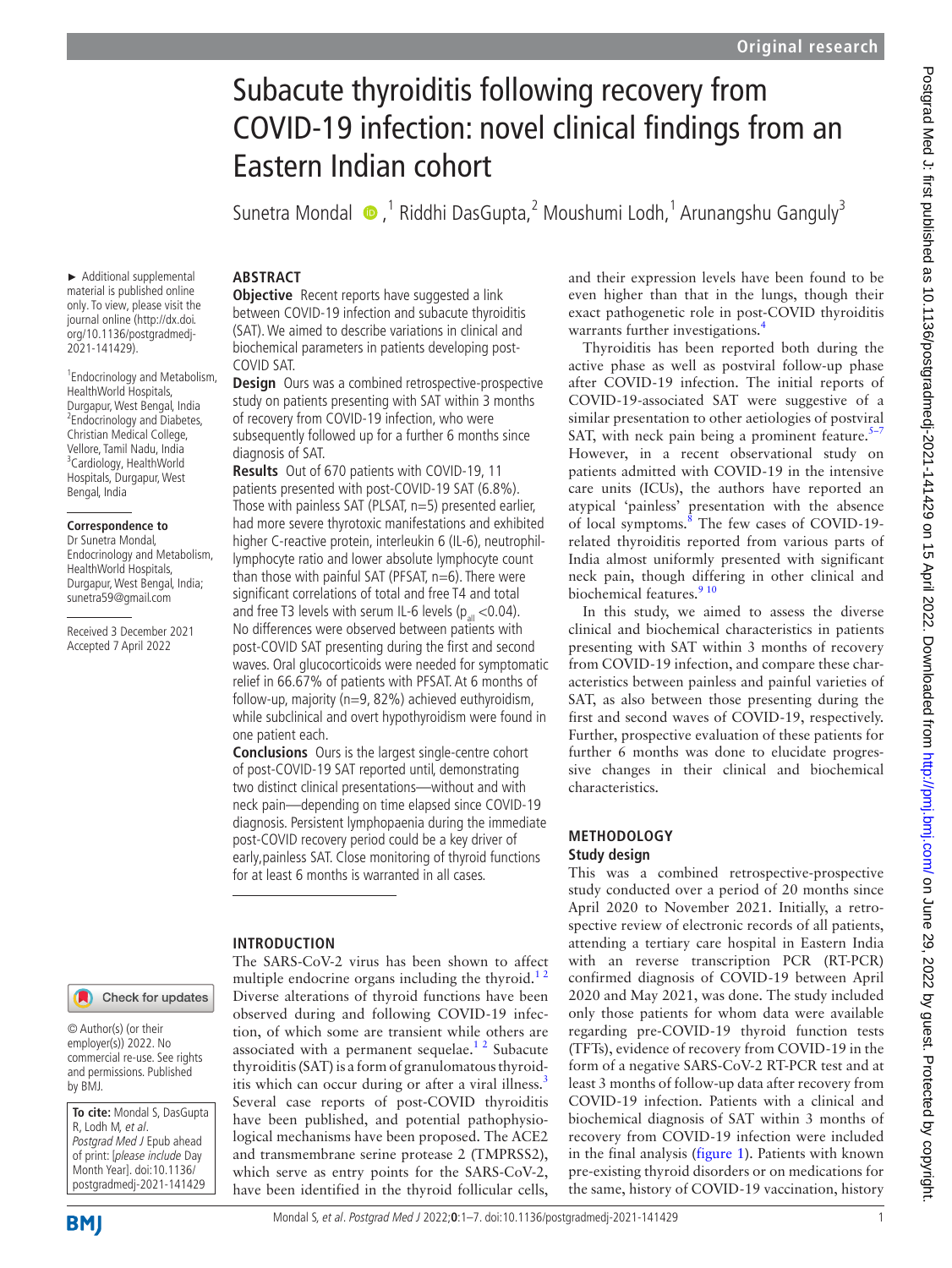

<span id="page-1-0"></span>**Figure 1** Study design. NTI, non-thyroidal illness; PFSAT, painful subacute thyroiditis; PLSAT, painless subacute thyroiditis; SAT, subacute thyroiditis; TFT, thyroid function test.

of other non-COVID-19 viral or bacterial infections (recurrence of fever with sore throat or skin rash or joint pains or any localised source of infections) or disorders known to cause SAT (eg, malaria, vasculitis) and history of having received medications like interferons or immunosuppressants within the time period between recovery from COVID-19 and the diagnosis of SAT were excluded. We also excluded patients with low thyroidstimulating hormone (TSH) due to non-thyroidal illness, the latter being diagnosed by a combination of low TSH with low total and free T3, low or normal total and free T4 and normal ultrasonography (USG) Doppler of the thyroid gland. Those with hyperthyroidism due to Graves' disease, diagnosed from clinical findings of thyroid-associated orbitopathy, dermopathy or clubbing with positive TSH-receptor antibody (TRAb)(TRAb >1.22 IU/L) and/or increased vascularity on USG colour Doppler and/ or increased 99mTc scan uptake were also excluded.

Patients thus included were prospectively followed up monthly for 3 months and then at 6 months following the diagnosis of SAT in the Endocrinology outpatient clinic. Clinical evaluation was done every month, while biochemical evaluation including TFT, complete blood count (CBC) and erythrocyte sedimentation rate (ESR) were done for all patients at 6 weeks, 3 months and 6 months following diagnosis. All the patients with SAT were started on beta-blockers, while those who had neck pain were initially prescribed non-steroidal anti-inflammatory drugs (NSAIDs) (aceclofenac 100 mg or ibuprofen 200 mg two times

per day) for symptomatic relief. Those with persisting symptoms of neck pain or difficulty in swallowing after 5 days of NSAIDs were started on oral glucocorticoids.<sup>3</sup> Prednisolone was started at a dose of 1 mg/kg daily orally (with a maximum initial dose of 50 mg) which was continued for 10 days, followed by a rapid taper over a period of 4–6 weeks, depending on the clinical response.<sup>[3](#page-6-1)</sup>

# **Definitions used**

Diagnosis of COVID-19 infection was based on positive results of oropharyngeal and nasopharyngeal swab samples, assessed by PCR test for SARS-CoV-2 on an isothermal cartridge-based nucleic acid ampliflication test. Recovery from COVID-19 was defined as the absence of fever and a documented negative COVID-19 RT-PCR report.<sup>11</sup> Severity of COVID-19 was defined as per national guidelines.<sup>[11](#page-6-6)</sup> The study period encompassed two periods of significant upsurge of COVID-19 cases in the country, described as the first and second waves, occurring during the months of September 2020 to January 2021 and March 2021 to July 2021, respectively.<sup>12-14</sup>

We considered patients to be having a diagnosis of SAT if they had a combination of features including at least one each of the

- following clinical, imaging and biochemical findings:<br>  $\blacktriangleright$  Clinical findings included neck pain palpab Clinical findings included neck pain, palpable thyroid swelling, symptoms of thyrotoxicosis, including palpitations, new-onset heart failure, ECG documentation of atrial fibrillation or sinus tachycardia, weight loss with increasing appetite, new-onset tremor, hyperdefecation or fever.
- ► Biochemical abnormalities included raised ESR and/or C reactive protien (CRP) values along with TFTs consistent with a diagnosis of SAT, as evidenced by a low TSH along with raised total T4 and/or free T4, raised/normal total T3 and/or free T3 levels, T3 (ng/dL) to T4 (μg/dL) ratio of less than  $20^{3}$  15 and TRAb levels <1.22 IU/L.
- Imaging abnormalities included an USG with colour Doppler of the thyroid suggestive of heterogeneous echotexture and reduced vascularity in a diffusely enlarged or normal-sized thyroid gland, and/or a 99mTc thyroid uptake study showing patchy uptake with the overall uptake value of less than 5%.

In addition, anti-thyroid peroxidase antibodies (anti-TPO-Abs), ESR, interleukin 6 (IL-6), CRP, absolute lymphocyte count (ALC) and neutrophil-lymphocyte ratio (NLR) levels (calculated from the CBC) were obtained in all patients at the time of diagnosis of SAT. Patients who had neck pain at the time of diagnosis of SAT were designated as painful SAT (PFSAT) and those without neck pain as painless SAT (PLSAT).

# **Assay methods**

Serum TSH, total and free T4, total and free T3, anti-TPO Ab and TRAb tests were done using electrochemiluinescence assay on Roche E411 analyser (Roche Diagnostics, Switzerland; Co-efficient of variation [(CV) 3%)]. Anti-TPO Ab was considered positive if values were more than 35 IU/mL and TSH-receptor antibody was considered positive at a level >1.22 IU/L. Total and differential blood counts were done using electrical impedance and DII channel scattergram using SYSMEX XN 350 analyser (CV 2.5%). Serum CRP was measured using particle-enhanced immunoturbidimetry by Integra 400+ analyser. Serum IL-6 was estimated by eletrochemiluminescenece assay using Cobas e411 analyser (Roche Diagnostics; CV 2.5%), while ESR was measured by modified Westergren tube (Vesmatic 30; CV 15%). Diagnostic ultrasound imaging of the thyroid was performed with the Philips Affinity 70G model with 8 MHz linear probes,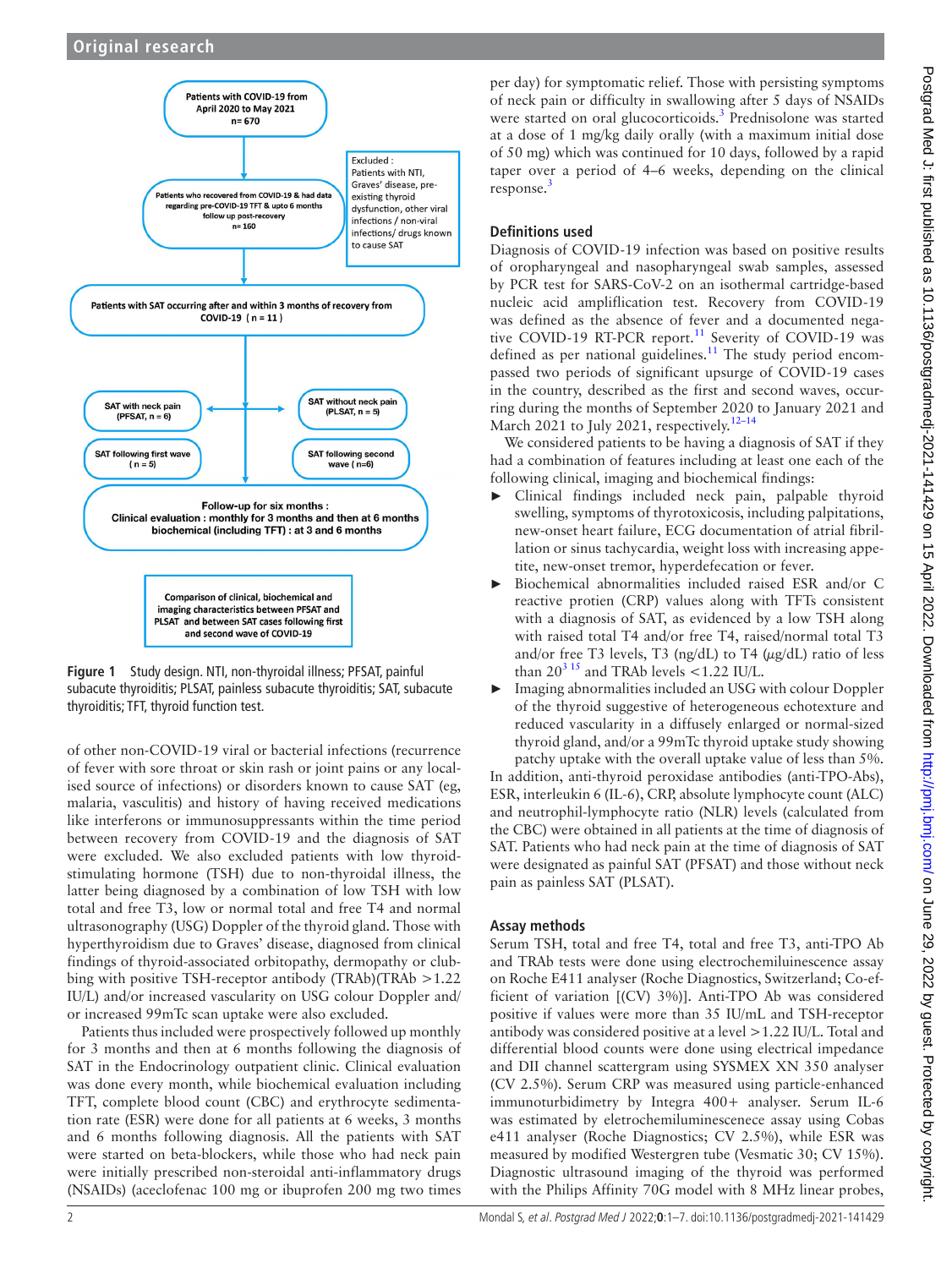and vascularity assessed in colour Doppler mode. Diagnostic radionuclide scintigraphy of the thyroid was done using 4.4 mCi 99mTcO4, with overall uptake values exceeding 5% considered as increased thyroid uptake.

#### **Statistical methods**

Comparisons of clinical and biochemical characteristics between PFSAT and PLSAT were done using unpaired t-test (or Mann-Whitney when non-parametric) for quantitative variables and Fisher's exact test for categorical variables. Results were expressed as mean (SD) for quantitative variables. Correlation between variables was expressed using Spearman's r correlation coefficient. Statistical analysis was done using GraphPad Prism V.8 for Mac with  $p < 0.05$  considered significant.

### **RESULTS**

Out of a total of 670 patients with COVID-19 infection who visited the hospital during the study period, baseline TFTs and adequate follow-up data for 6 months after recovery were available for n=160 patients. Among the latter, a total of 11 patients (6.8%) were diagnosed with COVID-19-associated thyroiditis, within 3 months of infection. Majority were women  $(n=7,$ 63.63%) and the mean age of presentation was 44.09 years (SD: 16.62). Clinical manifestations, biochemical and imaging findings at the time of presentation are summarised in [table](#page-3-0) 1.

The mean duration since recovery from COVID-19 to the diagnosis of SAT was 23.8 days (SD 14.8), with the shortest and longest durations being that of 6 days and 48 days, respectively ([table](#page-4-0) 2). While majority had a history of moderate or severe COVID-19 infection ( $n=5$  for moderate,  $n=5$  for severe cases, 45.4% for both), one case of PFSAT occurred after asymptomatic COVID-19 infection. Four cases with PFSAT (two severe COVID-19, two moderate COVID-19) and two cases of PLSAT (both severe COVID-19) had received oral or parenteral glucocorticoids in the form of either injection methylprednisolone or dexamethasone in their recommended doses during COVID-19 infection.<sup>[11](#page-6-6)</sup>

The mean (SD) total and free T4 levels at the time of presentation were  $20.51 \mu g/dL$  (5.24) and 2.27 ng/dL (0.76), respectively, while mean total and free T3 levels were 173.49 ng/dL  $(24.42)$  and 5.8 pg/mL  $(2.5)$ , respectively. The mean T3 : T4  $(\mu$ g/dL : ng/dL) ratio was 8.77 (1.79). While TRAb were negative in all, TPO Abs were seen in three patients. On USG of the thyroid gland, findings included diffuse enlargement of the thyroid gland (n=7, 63.6%), patchy hypoechoic areas (n=11, 100%) and/or reduced vascularity (n=4, 36.4%). All patients with PLSAT and one patient with PFSAT had 99mTc scan of the thyroid gland which revealed overall reduced uptake in the thyroid gland with patchy areas of uptake. The mean values of ESR in first hour, CRP and IL-6 levels were 70 mm (SD: 19.40), 134.22 mg/dL (SD: 108.74) and 77.5 (SD: 46.91), respectively. One patient, aged 69 years, presented with congestive cardiac failure which resolved following correction of the thyrotoxic phase. There were significant correlations of total T4, free T4 and total T3 with serum IL-6 levels (Spearman's  $p=0.67$ , 0.62 and 0.71, respectively,  $p_{all}$  <0.04) and of free T3 levels with both serum IL-6 and CRP levels (Spearman's  $p=0.87$  and 0.84,  $p_{\text{both}} < 0.04$ ).

### **Comparison between PFSAT and PLSAT**

Comparison between patients who presented with PFSAT  $(n=6)$ and those with PLSAT  $(n=5)$  revealed that the mean duration to onset of SAT since recovery from COVID-19 was significantly

lesser for PLSAT (10.6 days vs 34.8 days, p=0.001). Patients with PLSAT had significantly higher levels of IL-6, CRP, NLR and lower ALC compared with PFSAT (110 vs 50.4 pg/mL, 212.3 vs 69.1 mg/dL, 2.80 vs 1.83 and  $1.59 \times 10^3$  vs  $2.68 \times 10^3$ /  $\mu$ L,  $p_{all}$  <0.03). Clinical and biochemical findings at presentation and final outcomes in the two groups are outlined in [table](#page-4-1) 3. There was a slightly higher prevalence of severe COVID-19 infection in cases of PLSAT compared with those with PFSAT (60% vs  $33.3\%$ , p=0.23). There were no significant differences in any of the other characteristics including occurrence during the first or second wave of infection. In spite of the small sample size, when analysed separately, the correlation of free T4 with IL-6 levels and of free T3 with CRP levels were found to be significant only for the PLSAT group (Spearman's  $p=0.9$ ,  $p_{\text{both}} < 0.04$ .

### **Comparison of SAT cases following COVID-19 infection during first and second waves**

There were no significant differences between cases of SAT occurring following COVID-19 infection in the first  $(n=5)$  and second waves  $(n=6)$  in the country with regards to age, clinical symptomatology, thyroid hormone levels or levels of proinflammatory markers, neither were their final outcomes at 6 months difference ( $p_{all} > 0.3$ ). Half of the cases of SAT following COVID-19 during the second wave were PLSAT (n=3 out of 6, 50%) while majority of the SAT cases following COVID-19 during first wave were PFSAT (n=4 out of 5, 80%).

### **Outcome of patients**

Out of the six patients presenting with PFSAT, four patients (66.7 %) required a short course of oral glucocorticoids (prednisolone) started at a dose of 1 mg/kg/day for 10 days, and then tapered off over a mean duration of 4.5 weeks. At their 3 months' follow-up, 7 out of 11 patients with SAT had become euthyroid (63.7%). Out of the remaining four, three patients (75%) had subclinical hypothyroidism while one (25%) had developed overt hypothyroidism. At their 6 months' follow-up, 7 patients with euthyroid continued to remain so, while out of the three patients with subclinical hypothyroidism, two regained euthyroid status while one continued to evidence biochemical features of subclinical hypothyroidism. The patient developing overt hypothyroidism at 3 months was treated with oral levothyroxine (1.6  $\mu$ g/kg daily) and became euthyroid on medication at 6 months. Overall, after 6 months since their diagnosis of SAT, 9 out of 11 patients became euthyroid (81.82%), while 1 developed overt hypothyroidism requiring treatment and 1 with subclinical hypothyroidism continued to remain on close follow-up. There were no differences in outcomes between the group that received glucocorticoids compared with the group that did not. Both the patients with residual hypothyroidism (1=overt, 1=subclinical) at 6 months had a history of severe COVID-19, TPO Ab positivity, painful presentation and history of treatment with oral glucocorticoids, with SAT developing after 35 days and 40 days since recovery from COVID-19, respectively.

### **DISCUSSION**

In the current study, we found that around 7% of patients having no pre-existing thyroid dysfunction developed SAT within 3 months of being diagnosed with COVID-19. Most of the patients were middle-aged women and had suffered from moderate or severe COVID-19. The time since recovery from COVID-19 to the onset of SAT ranged from 6 to 48 days, with a median of 24 days. Our findings were very similar to data from two recent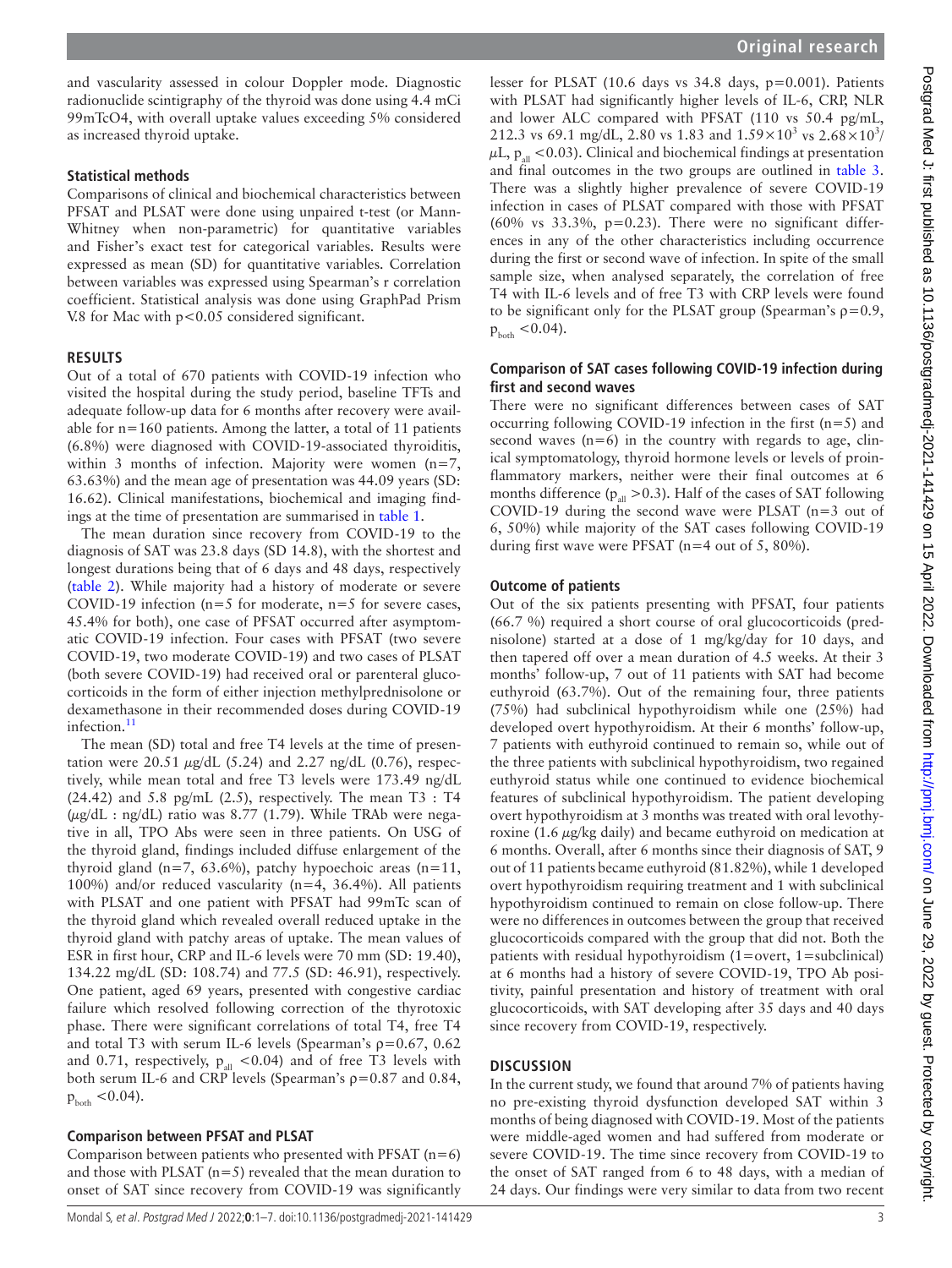<span id="page-3-0"></span>

| Clinical, biochemical and imaging findings of patients at the time of presentation with post-COVID-19 subacute thyroiditis<br>Table 1 |                     |                                                                                                            |                                                                                                                      |                                                                             |                                                                                                                                                                    |  |  |
|---------------------------------------------------------------------------------------------------------------------------------------|---------------------|------------------------------------------------------------------------------------------------------------|----------------------------------------------------------------------------------------------------------------------|-----------------------------------------------------------------------------|--------------------------------------------------------------------------------------------------------------------------------------------------------------------|--|--|
| Age and gender                                                                                                                        | Time since COVID-19 | <b>Presenting symptoms</b>                                                                                 | <b>Laboratory investigations</b>                                                                                     |                                                                             | Imaging                                                                                                                                                            |  |  |
| 26/F                                                                                                                                  | 6                   | Palpitation, tremor                                                                                        | Total T4: 16.15<br>Free T4: 1.59<br>Total T3: 155.2<br>Free T3: 4.5<br>TSH: < 0.001<br>TPO antibody: positive (67.8) | ESR: 67<br>CRP: 99.9<br>$IL-6:68.1$<br>NLR: 3.03<br>ALC: 1267               | USG thyroid: diffusely enlarged thyroid gland, reduced<br>vascularity, patchy hypoechoic areas<br>99mTc scan of thyroid: overall uptake 2.3%, patchy<br>uptake     |  |  |
| 54/M                                                                                                                                  | 7                   | Fever                                                                                                      | Total T4: 24.78<br>Free T4: 3.61<br>Total T3: 200.9<br>Free T3: 8.6<br>TSH: 0.003<br>TPO antibody: negative          | ESR: 36<br>CRP: 347.22<br>IL-6: 187.9<br><b>NLR: 2.5</b><br>ALC: 1780       | USG thyroid: normal-sized thyroid gland, reduced<br>vascularity, patchy hypoechoic areas<br>99mTc scan of thyroid: overall uptake <2%, patchy<br>uptake            |  |  |
| 28/F                                                                                                                                  | 12                  | Palpitation, tremor                                                                                        | Total T4: 32.35<br>Free T4: 2.99<br>Total T3: 207.5<br>Free T3: 0.73<br>TSH: < 0.001<br>TPO antibody: negative       | ESR: 85<br>CRP: 219.58<br>IL-6:138<br>NLR: 3.08<br>ALC: 1450                | USG thyroid: normal-sized thyroid gland, patchy<br>hypoechoic areas<br>99mTc scan of thyroid: overall uptake <3%                                                   |  |  |
| 49/F                                                                                                                                  | 21                  | Palpitation, tremor                                                                                        | Total T4: 24.91<br>Free T4: 2.33<br>Total T3: 199.5<br>Free T3: 6.2<br>TSH: 0.005<br>TPO antibody: negative          | ESR: 94<br>CRP: 109.93<br>$IL-6:98$<br><b>NLR: 2.1</b><br>ALC: 2200         | USG thyroid: diffusely enlarged thyroid gland, patchy<br>hypoechoic areas<br>99mTc scan of thyroid: overall uptake of thyroid 3.5%,<br>patchy areas of uptake seen |  |  |
| 25/M                                                                                                                                  | $\overline{7}$      | Palpitation, tremor, diarrhoea                                                                             | Total T4: 17.09<br>Free T4: 2.2<br>Total T3: 168.55<br>Free T3: 6.5<br>TSH: < 0.001<br>TPO antibody: negative        | <b>ESR: 51</b><br>CRP: 284.95<br>IL-6:58<br><b>NLR: 3.3</b><br>ALC: 1254    | USG thyroid: normal-sized thyroid gland, patchy<br>hypoechoic areas<br>99mTc scan of thyroid: diminished uptake in thyroid<br>$bed (< 2\%)$                        |  |  |
| 26/F                                                                                                                                  | 48                  | Pain and tenderness over<br>neck, fever                                                                    | Total T4: 20.5<br>Free T4: 2.2<br>Total T3: 170.1<br>Free T3: 5.9<br>TSH: 0.003<br>TPO antibody: positive (59.9)     | <b>ESR: 82</b><br>CRP: 69.24<br>IL-6: 61.74<br>NLR: 1.81<br>ALC: 2689       | USG thyroid: diffusely enlarged thyroid gland, reduced<br>vascularity, patchy hypoechoic areas<br>99mTc scan of thyroid: NA                                        |  |  |
| 69/M                                                                                                                                  | 28                  | Pain and tenderness over neck, Total T4: 21.81<br>palpitation, congestive cardiac Free T4: 2.45<br>failure | Total T3: 128.4<br>Free T3: 5.1<br>TSH: 0.001<br>TPO antibody: negative                                              | <b>ESR: 80</b><br>CRP: 74.5<br>IL-6: 42.72<br><b>NLR: 1.56</b><br>ALC: 2156 | USG thyroid: diffusely enlarged thyroid gland, patchy<br>hypoechoic areas<br>99mTc scan of thyroid: poor, patchy uptake in thyroid<br>gland (2.2%)                 |  |  |
| 48/F                                                                                                                                  | 35                  | Pain and tenderness over neck, Total T4: 15.7<br>palpitation, fever                                        | Free T4: 1.81<br>Total T3: 148.2<br>Free T3:4.1<br>TSH: 0.02<br>TPO antibody: positive (75.6)                        | <b>ESR: 76</b><br>CRP: 6.1<br>$IL-6: 53$<br>NLR: 2.13<br>ALC: 2320          | USG thyroid: diffusely enlarged thyroid gland, patchy<br>hypoechoic areas<br>99mTc scan of thyroid: NA                                                             |  |  |
| 59/F                                                                                                                                  | 28                  | Pain and tenderness over neck, Total T4: 19.6<br>tremor, fever                                             | Free T4: 2.1<br>Total T3: 185.6<br>Free T3: 4.8<br>TSH: < 0.001<br>TPO antibody: negative                            | <b>ESR: 73</b><br>CRP: 154.49<br>$IL-6:45$<br>NLR: 1.78<br>ALC: 3100        | USG thyroid: diffusely enlarged thyroid gland, patchy<br>hypoechoic areas<br>99mTc scan of thyroid: NA                                                             |  |  |
| 36/M                                                                                                                                  | 26                  | Pain and tenderness over<br>neck, fever                                                                    | Total T4: 18.29<br>Free T4: 1.72<br>Total T3: 162.5<br>Free T3: 4.9<br>TSH:<0.001<br>TPO antibody: negative          | ESR: 40<br>CRP: 10.51<br>$IL-6:32$<br>NLR:2.2<br>ALC: 2800                  | USG thyroid: diffusely enlarged thyroid gland, reduced<br>vascularity, patchy hypoechoic areas<br>99mTc scan of thyroid: NA                                        |  |  |
| 65/F                                                                                                                                  | 44                  | Pain and tenderness over neck, Total T4: 14.5<br>tremor                                                    | Free T4: 1.87<br><b>Total T3: 182</b><br>Free T3: 5.5<br>TSH: 0.03<br>TPO antibody: negative                         | <b>ESR: 85</b><br>CRP: 99.9<br>IL-6:68<br>NLR: 1.5<br>ALC: 3015             | USG thyroid: normal-sized thyroid gland, patchy<br>hypoechoic areas<br>99mTc scan of thyroid: NA                                                                   |  |  |

Total T4 measured in µg/dL (normal: 5.44–11.73), free T4 is measured in ng/dL (normal: 0.61–1.72), total T3 is measured in ng/dL (normal: 78–136), free T3 measured in pg/mL (normal: 2.2–4.2), TSH in µIU/mL (normal: 0.34–4.25) (TPO (thyroid peroxidase/microsomal) Ab measured in IU/mL (normal: 0–35). ESR reported as millimetres in first hour, CRP as mg/L (normal: <5), IL-6 levels in pg/mL (normal: <7).NA = Data not available Ab, antibody; ALC, absolute lymphocyte count; CRP, C reactive protein; ESR, erythrocyte sedimentation rate; F, female; IL-6, interleukin 6; M, male; NLR, neutrophil-lymphocyte ratio ; TSH, thyroid-stimulating hormone; USG, ultrasonography.

systematic reviews involving 17 case reports and two case series of COVID-19-associated patients with SAT.<sup>[5 6](#page-6-3)</sup> In them, around two-thirds were women, and the time of onset since COVID-19 ranged from 3 to 60 days.

In the recent review,  $16$  the authors have described several novel trends in the clinical course of SAT triggered by SARS-CoV-2 and

updated their prior diagnostic criteria for SAT based on the new findings, particularly focusing on the absence of neck pain.<sup>[16 17](#page-6-8)</sup> Our defining criteria for post-COVID SAT, which mandated the presence of at least one each of the different clinical, biochemical and imaging characteristics described, were more stringent than that suggested by Stasiak and colleagues. Owing to logistic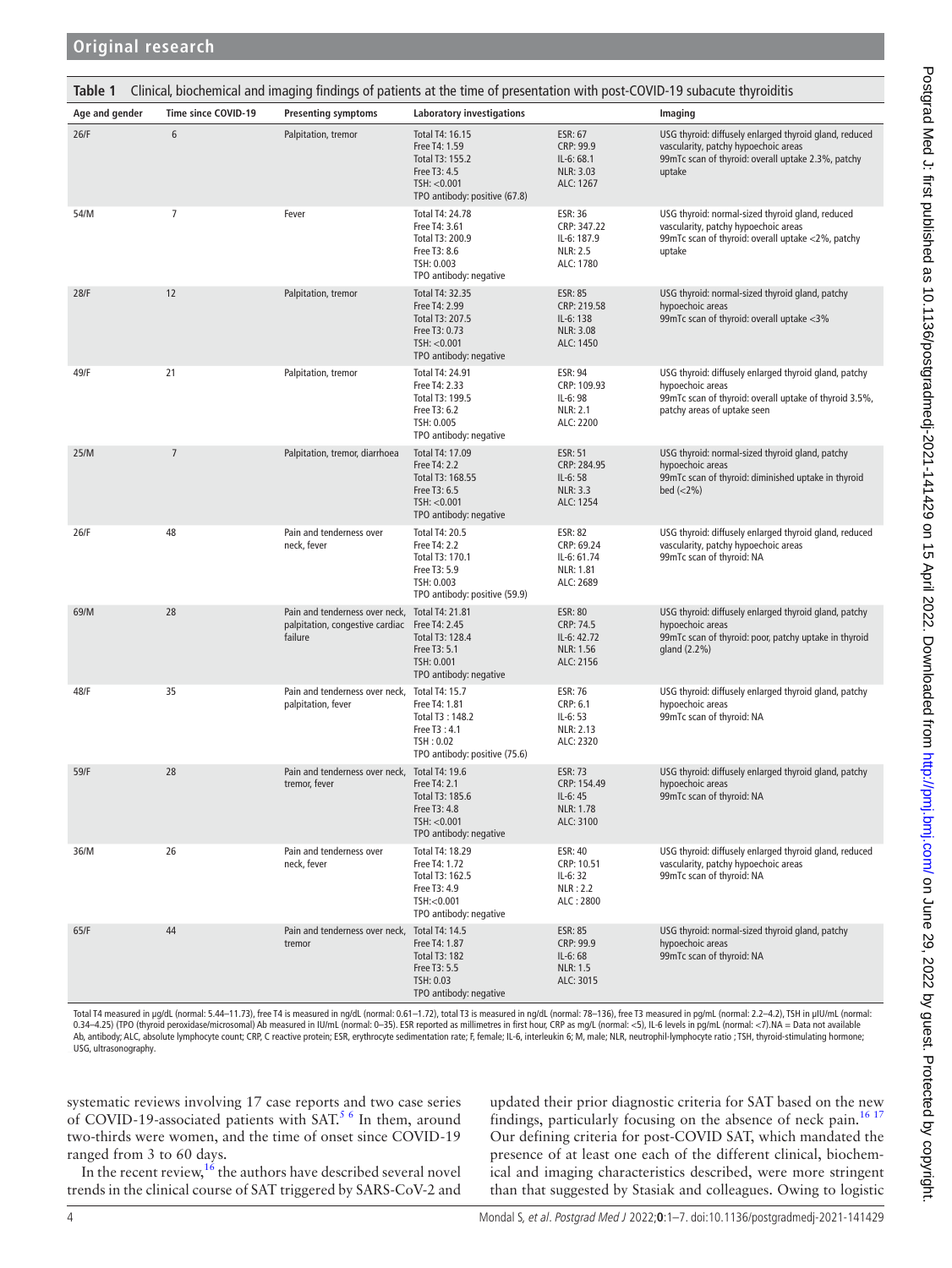<span id="page-4-0"></span>

|          | Table 2 Summary of characteristics of patients with SAT following |  |
|----------|-------------------------------------------------------------------|--|
| COVID-19 |                                                                   |  |

| Mean age in years                                                    | 44.09 (16.07)                                                                                                          |
|----------------------------------------------------------------------|------------------------------------------------------------------------------------------------------------------------|
| Gender                                                               | M: 4, F: 7                                                                                                             |
| Clinical features at the time of<br>presentation with SAT            | Neck pain (n=6, 54.5%)<br>Palpitation (n=6, 54.5%), Tremor (n=5, 45.4%), fever<br>(n=5, 45.5%), diarrhoea (n=2, 18.1%) |
| Mean times since recovery from<br>COVID-19                           | 23.8 days (range: 6-48 days)                                                                                           |
| Severity of COVID-19                                                 | Severe COVID-19: 5, moderate COVID-19: 5, mild<br>COVID-19: 0, asymptomatic COVID-19: 1                                |
| Treatment received                                                   | Beta-blockers=11, NSAIDs=2, glucocorticoids=4                                                                          |
| Occurrence following first or<br>second wave of COVID-19 in<br>India | Following first wave: 5<br>Following second wave: 6                                                                    |
| Outcome at 6 months                                                  | Euthyroidism=9<br>Subclinical hypothyroidism=1<br>Overt hypothyroidism=1                                               |

F, female; M, male; NSAIDs, non-steroidal anti-inflammatory drugs; SAT, subacute thyroiditis.

constraints, all of our patients couldn't get radionuclide thyroid imaging and fine needle aspiration biopsy (FNAB) done though these are parts of the additional criteria laid down by these authors for the diagnosis of SAT. However, we adhered strictly to the remaining criteria to ensure exclusion of false-positive cases. While the authors recommend considering the possibility of SAT in any patient developing new-onset/worsening tachyarrythmias or fatigue with/after SARS-CoV-2 infections, these

features were not included in our diagnostic criteria owing to the high prevalence of post-COVID-19 fatigue, particularly following the second wave.[18](#page-6-9)

We found two distinct presentations of SAT—with and without neck pain, and the presentation differed according to the time of occurrence of SAT since recovery from COVID-19 infection. Those with the painless variant presented sooner after recovery and had significantly higher levels of serum CRP and IL-6 levels than those with PFSAT. Although not statistically significant, most of the patients with PFSAT had received parenteral glucocorticoids during COVID-19. In one of the first case reports of post-COVID-19 SAT, Ruggeri *et al* described a 43-year-old woman presenting with painful goitre and thyrotoxic symptoms being diagnosed with SAT 6 weeks after COVID-19.<sup>19</sup> Most of the initial case reports of COVID-19-associated SAT had reported severe neck discomfort.[6 7 20](#page-6-11) The review by Trimboli *et al* reports nearly universal occurrence of neck pain in their cohort of 27 patients ( $n=25$  $n=25$  out of 27 cases).<sup>5</sup> However, they included cases till April 2021 and majority of the cases occurred following mild COVID-19. In another series, which considered only patients with COVID-19 admitted in ICU, Muller and coauthors described a pattern of 'atypical' PLSAT.<sup>[8](#page-6-4)</sup> They have proposed that due to COVID-19-associated lymphopaenia, there is a lack of lymphocytic infiltration and giant cell formation within the thyroid gland, leading to the lack of tension of the thyroid capsule and consequently a non-painful presentation of inflammatory thyroiditis.<sup>8 21</sup> In the current study, we found a

<span id="page-4-1"></span>

| Comparison of characteristics between those with painful SAT and those with painless SAT<br>Table 3 |                                                                          |                                                                                                                |                                                                                                                                   |  |  |  |  |
|-----------------------------------------------------------------------------------------------------|--------------------------------------------------------------------------|----------------------------------------------------------------------------------------------------------------|-----------------------------------------------------------------------------------------------------------------------------------|--|--|--|--|
|                                                                                                     | Painless SAT (n=5)                                                       | Painful SAT (n=6)                                                                                              | <b>Reference ranges</b>                                                                                                           |  |  |  |  |
| Age in years                                                                                        | 36.40 (12.47)                                                            | 50.5 (16.97)                                                                                                   |                                                                                                                                   |  |  |  |  |
| Fever                                                                                               | 1(20%)                                                                   | 4(66.67%)                                                                                                      |                                                                                                                                   |  |  |  |  |
| Palpitation                                                                                         | 4 (80%)                                                                  | 2(55.55%)                                                                                                      |                                                                                                                                   |  |  |  |  |
| Tremor                                                                                              | $3(60\%)$                                                                | 2(55.55%)                                                                                                      |                                                                                                                                   |  |  |  |  |
| Time of onset since recovery from COVID-19<br>infection in days                                     | $10.6(5.65)^*$                                                           | 34.83 (9.26)                                                                                                   |                                                                                                                                   |  |  |  |  |
| Severity of COVID-19 infection                                                                      | Mild/asymptomatic=0<br>Moderate=1<br>$Severe=3$                          | Mild/asymptomatic=1<br>Moderate=4<br>Severe=2                                                                  |                                                                                                                                   |  |  |  |  |
| Required glucocorticoids during COVID-19                                                            | $2(40\%)$                                                                | 4(66.67%)                                                                                                      |                                                                                                                                   |  |  |  |  |
| Total T4 in µg/dL                                                                                   | 23.05 (5.9)                                                              | 18.4(2.8)                                                                                                      | 5.44-11.73                                                                                                                        |  |  |  |  |
| Total T3 in ng/dL                                                                                   | 186.33 (20.58)                                                           | 162.8 (21.6)                                                                                                   | $78 - 136$                                                                                                                        |  |  |  |  |
| Free T4 in ng/dL                                                                                    | 2.35(0.85)                                                               | 2.19(0.64)                                                                                                     | $0.61 - 1.72$                                                                                                                     |  |  |  |  |
| Free T3 in pg/mL                                                                                    | 6.6(1.5)                                                                 | 5.1(0.6)                                                                                                       | $2.2 - 4.2$                                                                                                                       |  |  |  |  |
| ESR in mm/hour                                                                                      | 66.6 (21.2)                                                              | 72.8 (16.6)                                                                                                    | $\leq$ 15 for men <50 years<br>$\leq$ 22 for women <50 years and men $\geq$ 50<br>years<br>$\leq$ 29 mm for women $\geq$ 50 years |  |  |  |  |
| Anti-TPO antibody positivity                                                                        | $1(20\%)$                                                                | $2(33.33\%)$                                                                                                   | Positive: > 35 IU/mL                                                                                                              |  |  |  |  |
| CRP in mg/L                                                                                         | 212.33 (96.29)*                                                          | 69.12 (55.98)                                                                                                  | $0 - 5$                                                                                                                           |  |  |  |  |
| IL-6 in pg/mL                                                                                       | 110.00 (47.87)*                                                          | 50.41 (13.20)                                                                                                  | $0 - 7$                                                                                                                           |  |  |  |  |
| Absolute lymphocyte count                                                                           | $1.59\times10^{3}/\mu$ L*                                                | $2.68 \times 10^3/\mu L$                                                                                       |                                                                                                                                   |  |  |  |  |
| Neutrophil-lymphocyte ratio                                                                         | $2.8*$                                                                   | 1.83                                                                                                           |                                                                                                                                   |  |  |  |  |
| Treatment required for SAT                                                                          | $NSAIDs=0$<br>Glucocorticoids=0                                          | $NSAIDs=2$<br>Glucocorticoids=4                                                                                |                                                                                                                                   |  |  |  |  |
| Outcome at 3 months                                                                                 | Euthyroidism=3<br>Subclinical hypothyroidism=2<br>Overt hypothyroidism=0 | Euthyroidism=4<br>Subclinical hypothyroidism=1<br>Overt hypothyroidism (started on LT4)=1                      |                                                                                                                                   |  |  |  |  |
| Outcome at 6 months                                                                                 | Euthyroidism=5<br>Subclinical hypothyroidism=0<br>Overt hypothyroidism=0 | Euthyroidism=4<br>Subclinical hypothyroidism=1<br>Overt hypothyroidism (euthyroid with LT4<br>$replacement)=1$ |                                                                                                                                   |  |  |  |  |

\*Denotes significant difference (p<0.05).

CRP, C reactive protein; ESR, erythrocyte sedimentation rate; IL-6, interleukin 6; LT4, levothyroxine; NSAIDs, non-steroidal anti-inflammatory drugs; SAT, subacute thyroiditis; TPO, thyroid peroxidase.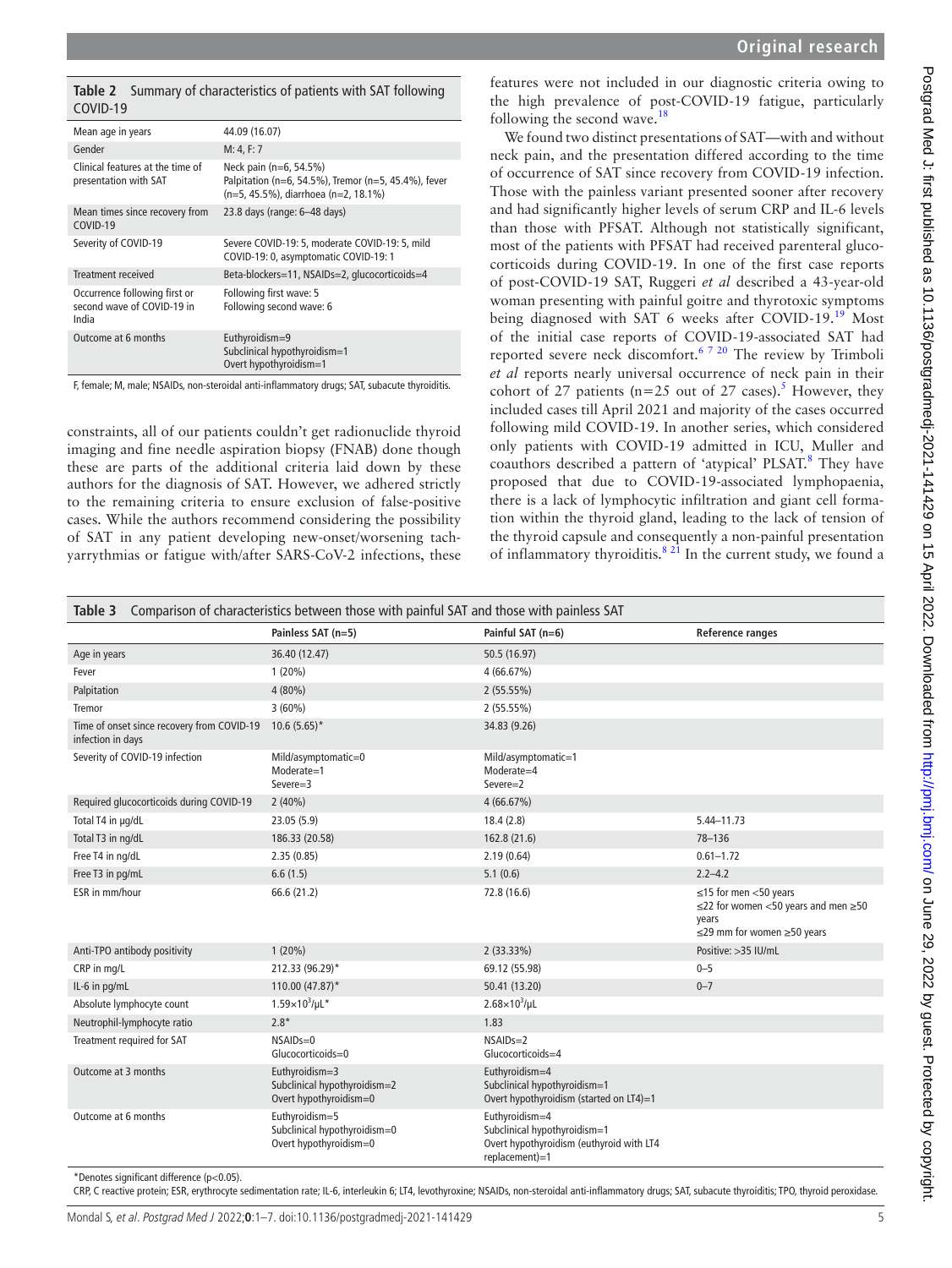lower ALC and higher NLR in those with PLSAT. While lymphopaenia is now a well-known severity indicator and prognostic marker in COVID-19, it has been seen to persist for up to several weeks following severe COVID-19.<sup>22 23</sup> Our findings suggest that persistent lymphopaenia immediately after COVID-19, along with glucocorticoid use during active illness, may contribute to relatively painless presentation of early post-COVID-19 SAT. In cases of SAT occurring later, the lymphocyte count returns to normal with rebound lymphocytosis, with the rapid lymphocyte infiltration leading to capsular distension and increase in neck pain. Though not statistically significant, PLSAT was numerically greater during the second wave of COVID-19 pandemic than the first. While multiple factors may have contributed to this, the role of variably mutated viral strains in influencing clinical presentations of SAT needs further evaluation.

Both direct and indirect mechanisms have been proposed for SARS-CoV-2-associated thyroiditis.<sup>21 24</sup> While direct apoptosis of thyroid follicular cells may ensue following viral entry, the indirect mechanism entails destructive thyroiditis due to massive cytokine release during acute infection. A correlation between the severity of COVID-19 and severity of thyrotoxicosis may be less prominent if the apoptotic mechanism is predominant. In the THYROCOV study, authors have reported a significant difference in serum IL-6 levels between those with overt and those with subclinical thyrotoxicosis in patients with COVID-19.[25](#page-6-14) In our study, patients with PLSAT had higher IL-6 and CRP levels and more thyrotoxic manifestations compared with those with PFSAT. Though limited by the sample size, we found significant correlation of IL-6 with free T4, total T4 and total T3 levels in the PLSAT group, suggesting that the destructive effects of proinflammatory cytokines may play a role in the causation of PLSAT. Although beyond the scope of our study, our findings indicate that proinflammatory cytokine-mediated destructive mechanisms might be the key regulators of PLSAT, whereas direct SARS-CoV-2 invasion of thyroid follicular cells leading to apoptosis may be more important for PFSAT. The fact that some of the cases presented as late as 48 days after a documented recovery from COVID-19 could indicate the prolonged persistence of SARS-CoV-2 in the thyroid follicular cells long after its clearance from the body.<sup>26</sup> Infection by SARS-CoV-2, by stimulating Th1/Th17 hyperactivity, may trigger the onset of autoimmune disorders,<sup>21 26</sup>though in our study the similar prevalences of anti-TPO antibody levels between the PFSAT and PLSAT groups suggest a less likely pathogenetic role for autoimmunity.

In a systematic review of seven studies involving more than 1200 patients with COVID-19, thyroid dysfunction was found in 13% to 64% of the patients, with the most common abnormality detected being a low  $TSH.<sup>27</sup>$  $TSH.<sup>27</sup>$  $TSH.<sup>27</sup>$  There was a correlation between the degree of decrease in TSH levels and severity of the disease. However, majority of the cases were associated with low free T3 and was presumably due to non-thyroidal illness syndrome (NTI), with negative correlations being seen between free T3 and high-sensitive CRP, IL-6 and tumour necrosis factor- $\alpha$  in many studies[.27 28](#page-6-16) Our strict inclusion criteria precluded possible cases of NTI and ensured that our study population comprised only cases with a confirmed diagnosis of post-COVID-19 SAT.

At 6-month follow-up, 81.8% of our patients (n=9) had become euthyroid. The outcome did not differ between those with PFSAT or PLSAT, neither were they different based on presentation during the first or second waves. Existing literature is controversial regarding the influence of symptoms of SAT, thyroid function abnormalities, ESR or the use of glucocorticoids on the final outcome of post-viral SAT, though majority

studies, similar to our findings, failed to find any correlation.<sup>[3](#page-6-1)</sup> While most of our cases returned to euthyroid state by 3–6 months, the deleterious effects of transient thyrotoxicosis on cardiovascular manifestations including arrhythmias need to be kept in mind, specially in cases presenting soon after COVID-19 infection. Since majority of these are not associated with typical neck pain, close supervision and monitoring of thyroid functions is warranted.

Over the past few years, a group of high-risk human-leukocyte antigen (HLA) alleles have been identified which increases susceptibility for SAT and has effect on the clinical course, recurrence rates and sonographic findings in SAT.<sup>16 29 30</sup>Although majority of the data come from studies in Caucasian populations, the clinical implications may be generalisable to other population as well. All our patients had patchy hypoechoic areas bilaterally on USG, which fits more with the description in the group with HLA haplotype HLA-B\*35 and/or HLA-C\*04 in the study by Stasiak *et al*. [30](#page-6-17) Unfortunately, this could not be substantiated as HLA haplotyping could not be done in our study owing to logistic constraints.

In addition, a relatively small, single-centre study population and lack of universal data on thyroid scintigraphy  $(I^{123})$  or 99mTc scan) were limitations of our study. However, estimation of TRAb levels in all our patients prevented misclassification of Graves' disease as SAT in our study.

Overall, our data suggest two distinct clinical subsets of post COVID-19 19 SAT—a painless variety with significant thyrotoxic symptoms, occurring more commonly in disease presenting soon after recovery from COVID-19, and a painful, less thyrotoxic variety, which predominantly occurs long after recovery from COVID-19. Though our findings suggest possible differences in pathogenetic mechanisms underlying these clinical presentations, further multicentric, prospective studies are needed to carefully elucidate the exact aetiopathogenetic mechanisms. Although majority revert to euthyroidism, close clinical

# **Key messages**

**What is already known on this topic**

- Subacute thyroiditis (SAT) can occur during or following COVID-19.
- ► Published case reports and series from different countries suggest diverse clinical presentations and outcome.

#### **What this study adds**

- ► We report the largest single-centre case series of post-COVID SAT reported until in literature.
- ► We found two distinct clinical presentations—with and without neck pain—depending on the time of presentation since diagnosis with COVID-19.
- $\triangleright$  We postulate pathophysiological mechanisms driving the two different presentations, with persistent lymphopaenia possibly playing a key role in early painless SAT.
- ► A comparison between cases presenting during the first and second waves of COVID-19 adds further clinical insight into our study.

# **How this study might affect research, practice or policy**

- ► Pathogenetic differences in post-COVID-19 SAT and SAT following others viral infections.
- ► Role of autoimmunity in post-COVID-19 SAT.
- Role of genetics including HLA haplotypes in susceptibility to post-COVID-19 SAT.